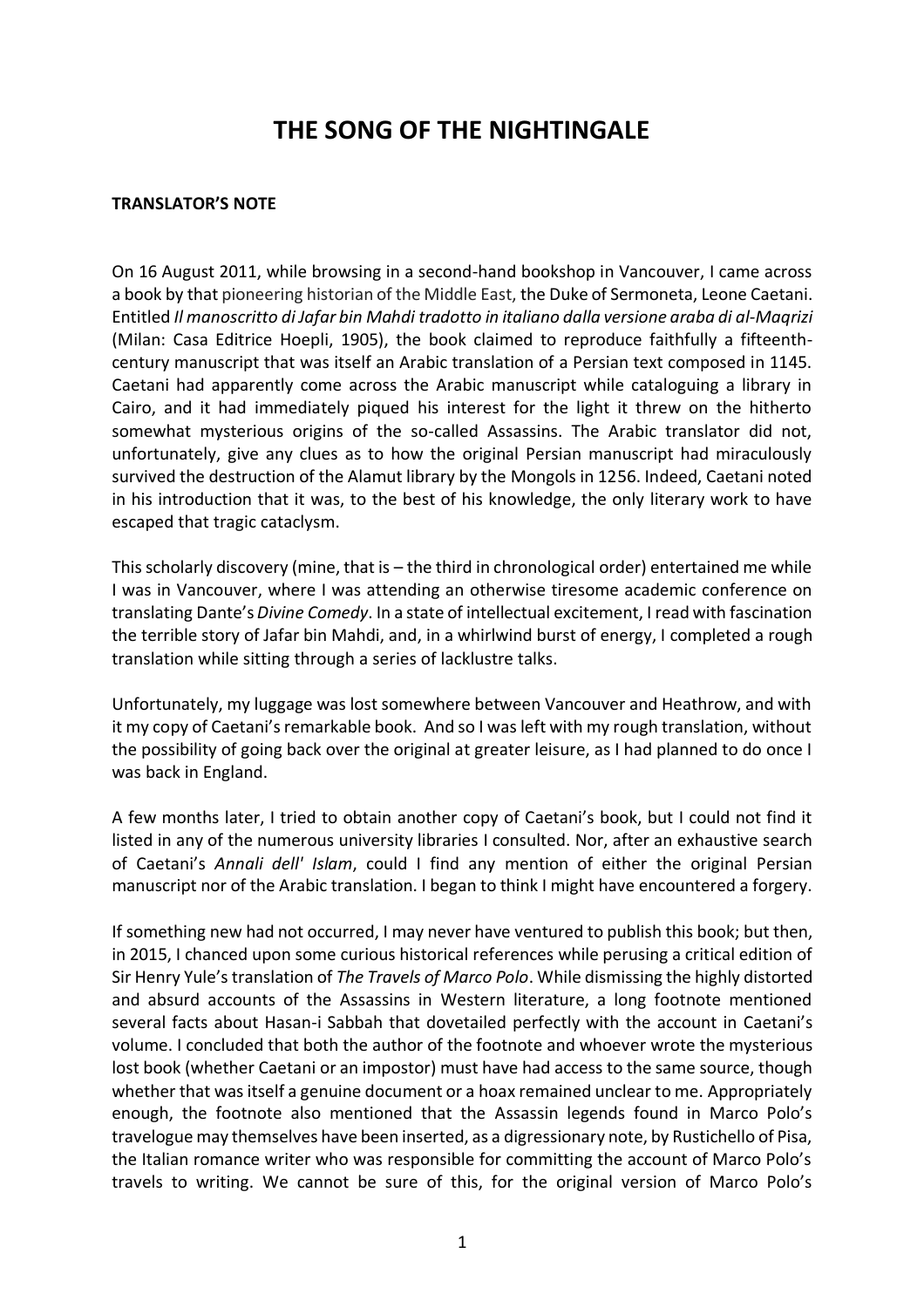travelogue, written by Rustichello in a peculiar form of old French mixed with Italian, has itself never been recovered.

This esoteric footnote sent me scurrying back to my hurried translation, which filled several black Moleskine notebooks, whose distinguished pedigree the manufacturer likes to remind us of in those cute little paper inserts, and which were revived by a small Milanese publisher in 1997. In the absence of Caetani's Italian version, I have been unable to verify the accuracy of my translation, and so I present it more or less unchanged, with the exception of a few stylistic modifications which I shall now briefly describe.

First of all, I have simplified Caetani's somewhat baroque style which is no longer fashionable and would look distinctly pompous in English. There is also the fact that the Arabic translation from which Caetani supposedly worked seems to have embellished the Persian original, for there are occasional references to facts that could not possibly have been known to someone writing in twelfth century Persia. Caetani himself, in translating the Arabic, also seems to have taken certain liberties, and not only stylistic ones.

Finally, there was also the question of how to treat the large number of expressions which Caetani renders in transliterated Arabic. If I were to retain all of these, the result would be off-putting to the casual reader who is unversed in Islamic thought; and yet if I were to render them all in English, the reader might miss some important semantic connections. I have therefore plumped for a middle way, retaining the transliterated Arabic forms of certain particularly key terms in brackets following the English translation thereof. Thus I have rendered *al-dawa al-hadiya* always as "the rightly guiding mission," in English, without further ado, while appending the transliterated *aya* in brackets each time I have translated it, since it may be translated sometimes as "sign" (in the sense that a rainbow is a sign of God's mercy, and a footprint is a sign that someone has recently passed by), and at others times as "verse" (in the sense of a numbered line in the Qur'an). Whenever Jafar cites a verse (*aya*) from the Qur'an, I give the reference in square brackets, as in [24:35], which refers to chapter (*sura*) 24, verse (*aya*) 35. To assist those readers who are unfamiliar with Arabic, I have appended a brief glossary.

Jafar's manuscript is divided into seven days, and each day into periods corresponding to the five daily prayers that are obligatory for all Muslims. Since the precise timing of these prayers varies by place and season, and the events that Jafar describes took place in the first week of of Rajab, 483 AH (which corresponds roughly to the first week of September, 1090 AD), in the Castle of Alamut (which is about 60 miles south of modern day Tehran), I believe the following schedule is credible:

| Fajr    | 07.00 |
|---------|-------|
| Dhuhr   | 14.30 |
| Asr     | 16.30 |
| Maghrib | 18.30 |
| Isha    | 20.30 |

This calculation is based on the fact that in that part of Iran at the beginning of September, the sun rises around … AM and sets around …. PM.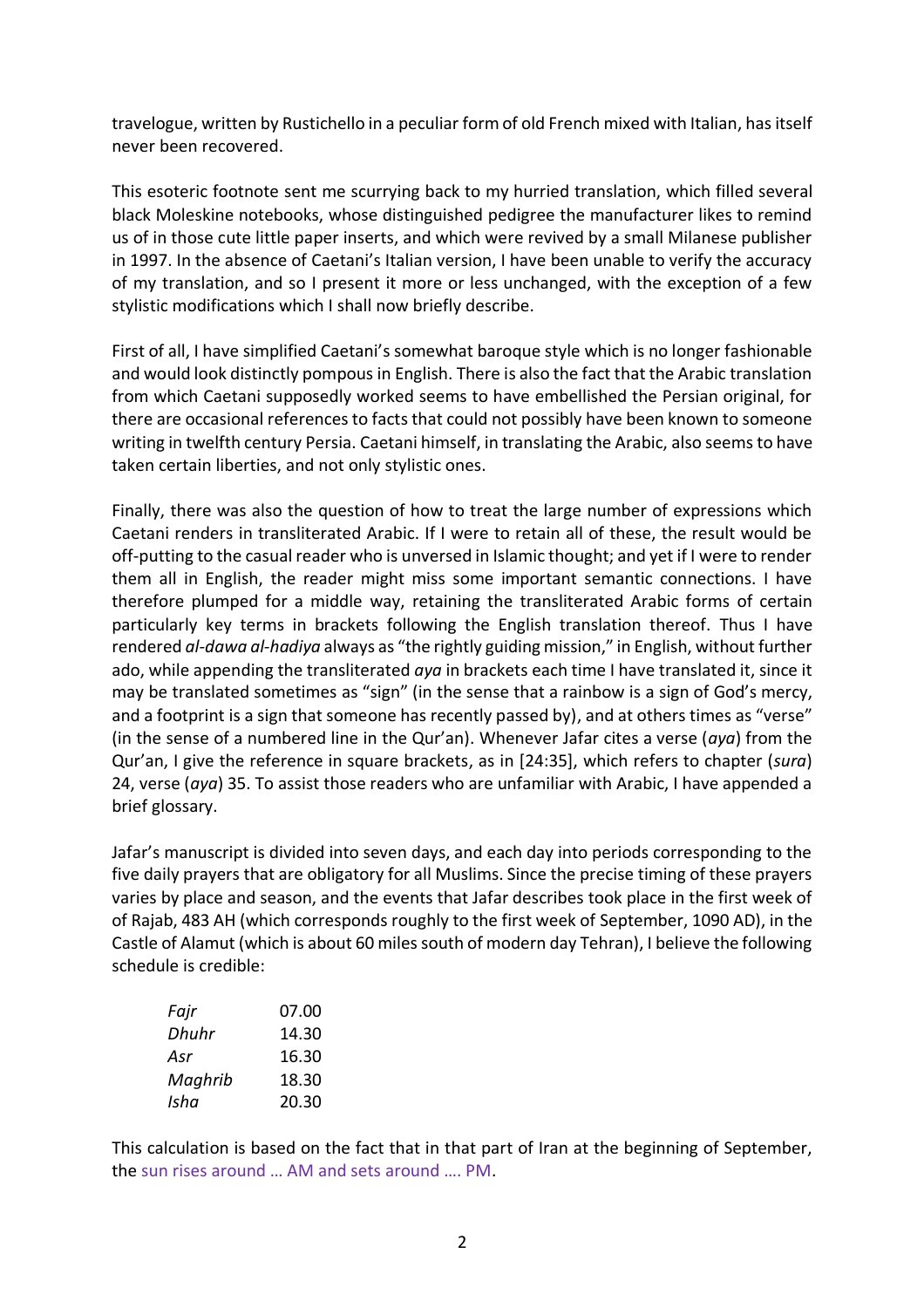At the time when the events described here took place, Iran was ruled by the Abbasid Caliph in Baghdad. However, the Caliph ruled in name only; real power lay with the Seljuk Sultan and his two Viziers. This vast Sunni empire stretched from the shores of the Mediterranean to mountains of the Hindu Kush, and from the Aral Sea to the Persian Gulf. But even in its heyday the Seljuk Sultanate did not embrace the whole Islamic world. Half of Spain was ruled by a patchwork of Islamic kingdoms, while Egypt was ruled by the Fatimid Caliphs from Cairo. Unlike the Seljuks, the Fatimids were Shiites, and the theological differences between these rival dynasties form an important backdrop to Jafar's narrative.

It is beyond the scope of this introduction to give a full account of these differences, so I will limit myself to a few brief remarks for the benefit of those readers who are entirely unfamiliar with this, the most important schism in the history of Islam.

The origin of this division can be traced to the death of the Prophet Muhammad in 11 AH (632 AD), which confronted the nascent Islamic community (*umma*) with its first major crisis. According to the Sunni view, the Prophet had failed to designate a successor, and it therefore fell to the community to elect a new leader. Amidst much debate, the Prophet's father-in-law Abu Bakr was elected, and became the first Caliph (from the Arabic *khalifa*, meaning deputy). According to the Shiite view, however, the Prophet *had* designated a successor – his son-inlaw Ali – and by electing Abu Bakr as the first Caliph the Muslim community had disregarded this sacred command.

Now, the question as to whether Abu Bakr or Ali should have succeeded the Prophet as the new leader of the Islamic community might appear at first blush to be a rather trivial matter, but in fact it turns out to have significant implications for a whole range of religio-political issues, and above all for the very nature of authority in Islam. By endorsing the succession of Abu Bakr and subsequent Caliphs, the Sunnis showed themselves to be more accepting of the status quo. By questioning the succession of Abu Bakr, however, the Shia evinced from the start a revolutionary tendency that looked to the establishment of new orders and alternative leadership structures. The election of Abu Bakr may have given him temporal power as Caliph, but for the Shia spiritual authority remained with Ali and his descendants, the Imams. Whereas for Sunnis the Caliph enjoyed both temporal and spiritual authority merely in virtue of his position as Caliph, such a happy conjunction could only exist in the Shiite mind if the Caliph also happened to be an Imam.

Over the following centuries, the Shia themselves subdivided into a number of major communities, notably the Twelvers, the Ismailis, and the Zaydis, as well as several minor groupings. The Fatimids, for example, were Ismailis, while Jafar's father, the Lord of Alamut Castle, was a Zaydi. Given the location of Alamut, in the midst of a vast Sunni empire, this might have posed a problem for Jafar's father, were it not for the fact that the Zaydi Shiites had become, by the time of the events described here, as conservative as their Sunni overlords. Hence Jafar's father was quite happy to assist the Seljuk Sultan in his campaign to eradicate the fifth column of Ismaili missionaries who were regarded by the Seljuks as something akin to terrorists. The Ismaili movement had, from the very beginning, paid particular attention to social grievances and inequities and, as such, it acquired the character of a movement of social protest, posing a serious threat to the established order. Charismatic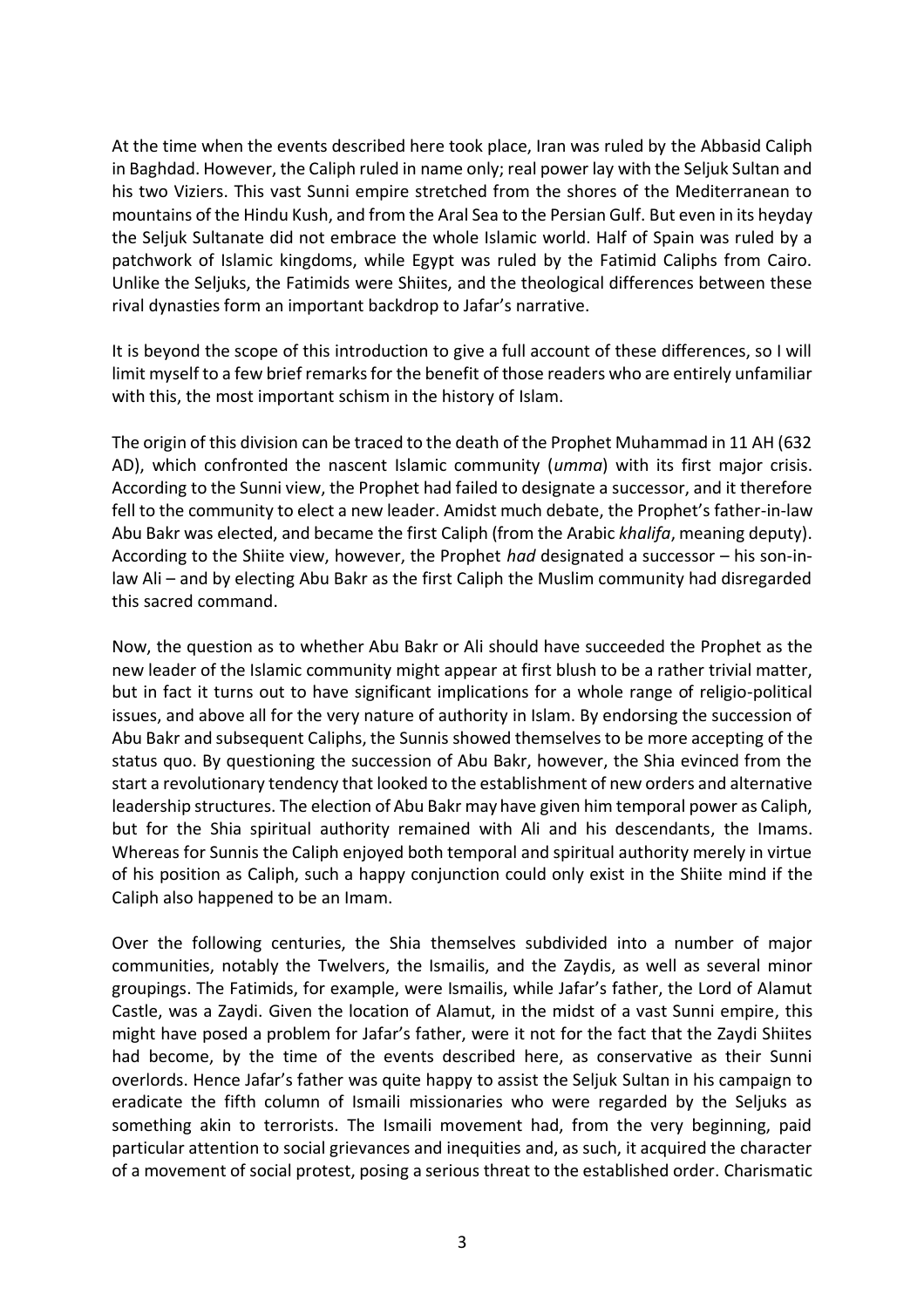missionaries known as *dai* spread the Ismaili gospel among the underprivileged classes, for whom the idea that a messiah would soon appear to establish the rule of justice was particularly appealing, and the movement gained an increasing number of adherents despite repeated attempts to stamp it out.

It is this phenomenon that gives me one reason for publishing my English version of an otherwise obscure work written in Persian in the middle of the twelfth century. If the manuscript of Jafar bin Mahdi, so far removed in time and worldview from my likely readership, possesses any relevance for our present day, it is surely in the light it may throw on that process described, somewhat vaguely, as "radicalisation." In the end, however, my main reason for publishing this book is merely a desire to convey an exciting story, in the hope that it may give the reader some narrative pleasure.

> William Baskerville *Oxford, 5 January 2017*

## **SHIA NOVEL PROLOGUE**

## *In the Name of God, the Compassionate, the All-Merciful.*

Praise be to Allah, the Lord of all the Worlds, the Compassionate, the All-Merciful, King of the Day of Judgment. It is you whom we worship, and it is you in whom we seek help. Guide us on the straight path – the path of those on whom you bestow your favours, not of those on whom you vent your anger and of those who go astray.

Now that I approach the end of my life in this world, to await in darkness that day when we shall all be raised from dead to receive our final judgment, I have decided to commit to writing my memory of those terrible and wondrous events that I happened to observe in my youth, recording exactly all that I saw and heard, so that the signs (*ayat*) I was privileged to witness may also guide those who come after me – unless, that is, the last hour should arrive first and render my words redundant.

May Allah grant me the power to do justice to those happenings that took place in that fateful week, 483 years after the Prophet, Peace be upon Him, emigrated and found refuge in the holy city that now bears his name. In those days, when the Imam did not have to hide from his enemies in remote and forbidding mountains, but commanded an empire from a palace in Cairo; before the wicked usurper Al-Mustaali stole his throne at the behest of that foul son of Shaytan, Al-Afdal, and the name of Al-Ghazali was barely a rumour on the horizon; before our holy community was besmirched by that foul epithet, *hashishiyya*; before the City of the Night Journey fell into the hands of the Franj, and the Furthest Mosque was desecrated by the polytheists – in those blessed days, indeed, it seemed that the sun would shine forever. But every day is followed by a night, and now we must work in the shadows, while our enemies spread lies and the Theatre of War (*Dar al-Harb*) encroaches ever further on the Realm of Peace (*Dar al-Islam*). Were it not for the impregnable fortresses in which we shelter, spread out like distant oases across a wasteland of heresy and unbelief, who knows what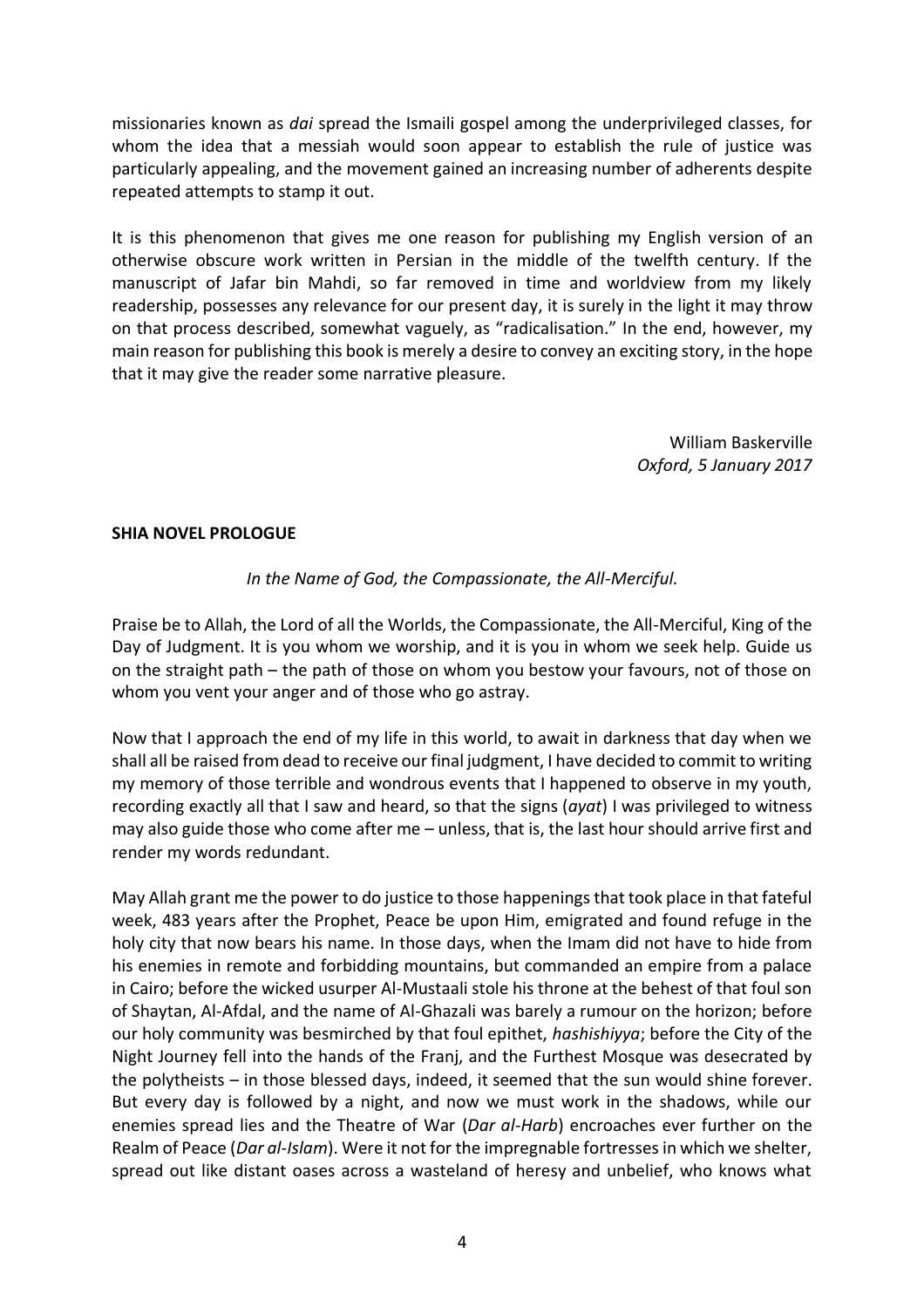might have become of the light that the descendants of Ali have, like men in underground caverns who pass a torch from one to another, handed down to us in one continuous line?

But I am getting ahead of myself. For when the events I am about to recount took place I was merely a boy of twelve, ignorant of the truth and unaware even of my own captivity. It was not that I lacked a teacher. On the contrary, my father had procured for me some of the finest tutors in Jabal. Yet it was not until Allah placed me under the guidance of Dehkhoda that I realized how empty were the pretentions of all those apparently learned men.

The situation in which I then found myself was as follows: my father, Mahdi bin Zaydi, was the Lord of Jibal, and governed this small region of Persia from the lofty castle of Alamut. Though he was a Zaydi Shia, he was tolerated by the Seljuk Sultan, Malik Shah, for he did not share the extremist views of the Ismaili Shias, and was in some ways more Sunni than the Abbasid Caliph himself. The Sultan had tasked my father with hunting down the infamous Hassan-i Sabbah, who was thought to lead a vast conspiracy and who worked in the shadows, flitting about like a mosquito from place to place and spreading his subversive doctrine through subtle and insidious means.

There were rumours that Sabbah was then lurking in the environs of Alamut, and that he intended to infiltrate the castle itself, so the number of guards had been increased, and not a soul could enter or leave the castle without being thoroughly searched. A pallor had descended on my previously carefree existence, and I was no longer allowed to move freely about the castle, let alone to venture outside and play with my friends in the valley below. I was never left alone; as soon as I had finished my lesson with one tutor, one of my father's bodyguards would accompany me to my next lesson, and at the end of the day I would be locked inside the harem with my mother.

My father's mood was blacker than ever. He saw enemies everywhere. Were it not for the kind words of my tutor Dehkhoda, and the tender caresses of my mother, I believe I might have succumbed to the same paranoia myself. It was at this point that my father was summoned to XXX by the Sultan's vizier, Nizam Al-Mulk, leaving the castle in the hands of his Deputy, the venerable XXX. And it is here that my tale begins.

But before I commence, I should perhaps describe the castle, for my story will be more comprehensible if the reader has some understanding of the unusual environment in which it takes place. The origins of the fortress can be traced back to the Justanid ruler, Vahsudan, who, during a hunting trip, witnessed a soaring eagle perch down high on a rock. Realizing the tactical advantage of the location, he chose the site for the construction of a fortress, which he called Alamut, from the words *aloh* (eagle) and *āmūḵt* (taught), in virtue of the winged messenger who had called his attention to the peak. And it is surely not by chance that the values (*abjad*) of the letters of *Aluh-Amut* (ALH AMWT) – not, it is to be noted, of *Alamut* (ALMWT), the usual form of the name – add up to 483 (= 1 + 30+ 5 + 1 + 40 + 6 + 400).

The mountain on which the fortress is perched resembles a kneeling camel with its neck resting on the ground. The castle sits on the spine of this beast, towering over the valley below. Behind the heavily fortified walls are buildings whose beauty rivals those of Baghdad and Damascus. The mosque….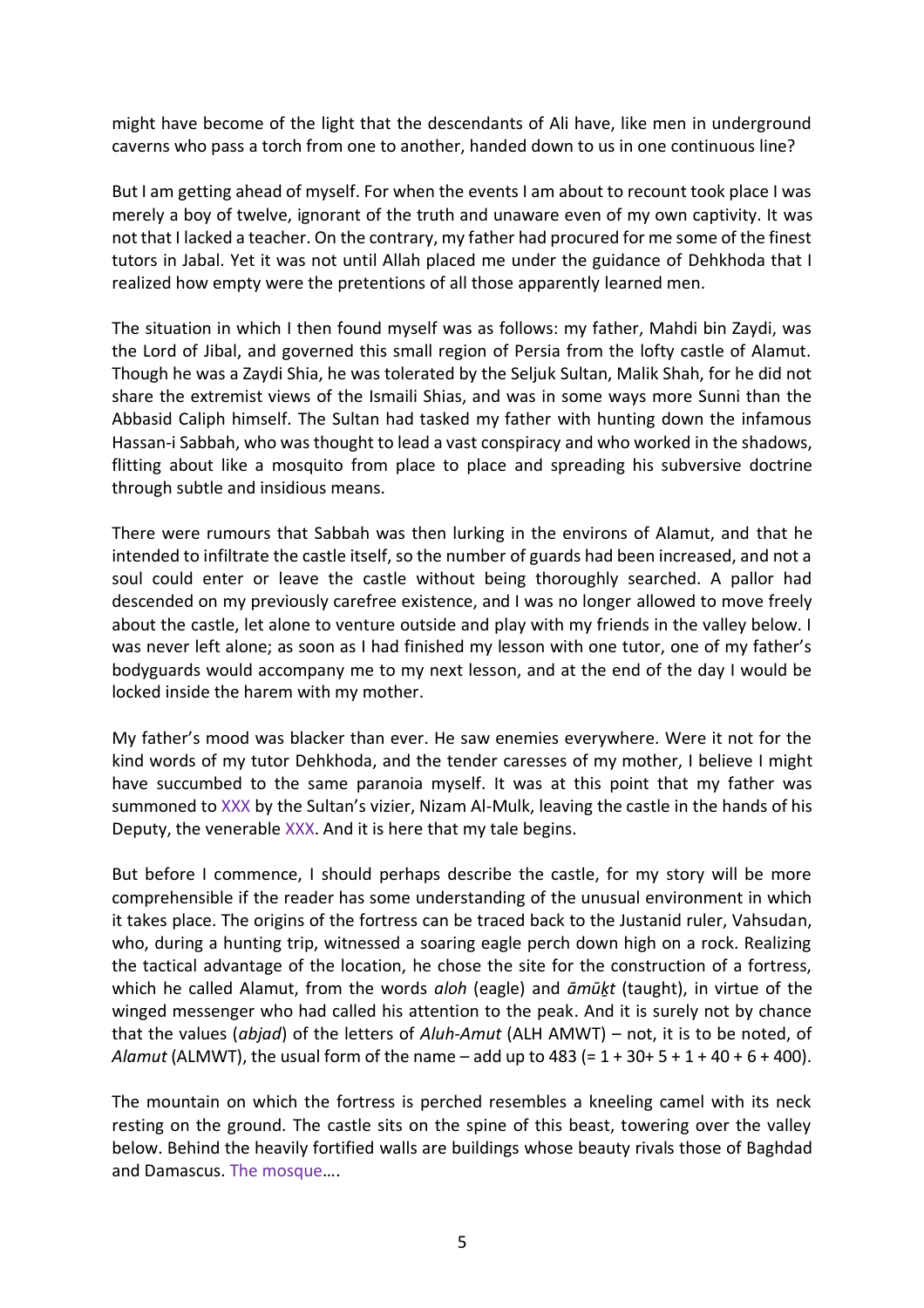The minaret…

The palace…

The library was not then the magnificent place it is today, with its astronomical instruments and rare manuscripts, yet it already possessed a decent collection, including a variety of beautifully bound Qur'ans, Tafsirs, Sahifas, Musnads, Sunans and Siras, as well as numerous philosophical, scientific and historical works, such as the *Theology of Aristotle* as well as his *Exposition of the Pure Good*, the *Enneads* by Plotinus, the *Elements of Theology* by Proclus, *On First Philosophy* by Al-Kindi as well as his *Discourse on the Soul*, al-Farabi's *Enumeration of the Sciences*, Al-Haytham's *First Book Of Optics*, Al-Tabari's *History*, and *The Healing* of ibn Sina, to mention only some of the most renowned volumes.

The harem…

The armoury…

The madrassa..

In the cavities of these rocks they had constructed several long, wide and tall galleries (*sabat*) and deep tanks, dispensing with the use of stone and mortar, as in the verse: *And hew out houses in the hills* [Q7:72]. So too they had dug magazines and tanks for wine, vinegar, honey and all sorts of liquids and solids.

And from the river Bahru they had brought a conduit to the foot of the castle and from thence a conduit was cut in the rock halfway round the castle and ocean-like tanks, also of rock, constructed beneath so that the water would be stored in them by its own impetus and was continually flowing on. The remainder of the description of the implements of war and stores is more than can be inserted in a book without tedium.

The valley below the castle is fertile land on which dry crops such barley, wheat and rice were grown in abundance even before the ground was terraced. To the east, the valley is bordered by a mountainous range called The Throne of Solomon (*Alamkuh*) between which a turbulent river flows. The valley's western entrance is a narrow gorge shielded by vertiginous cliffs. For much of the year, the raging waters of the river makes this entrance nearly inaccessible. Qazvin, the closest town to the valley by land, can only be reached by an underdeveloped mule track upon which the presence of an enemy can easily be detected given the dust clouds arising from their passage.

I could go on…